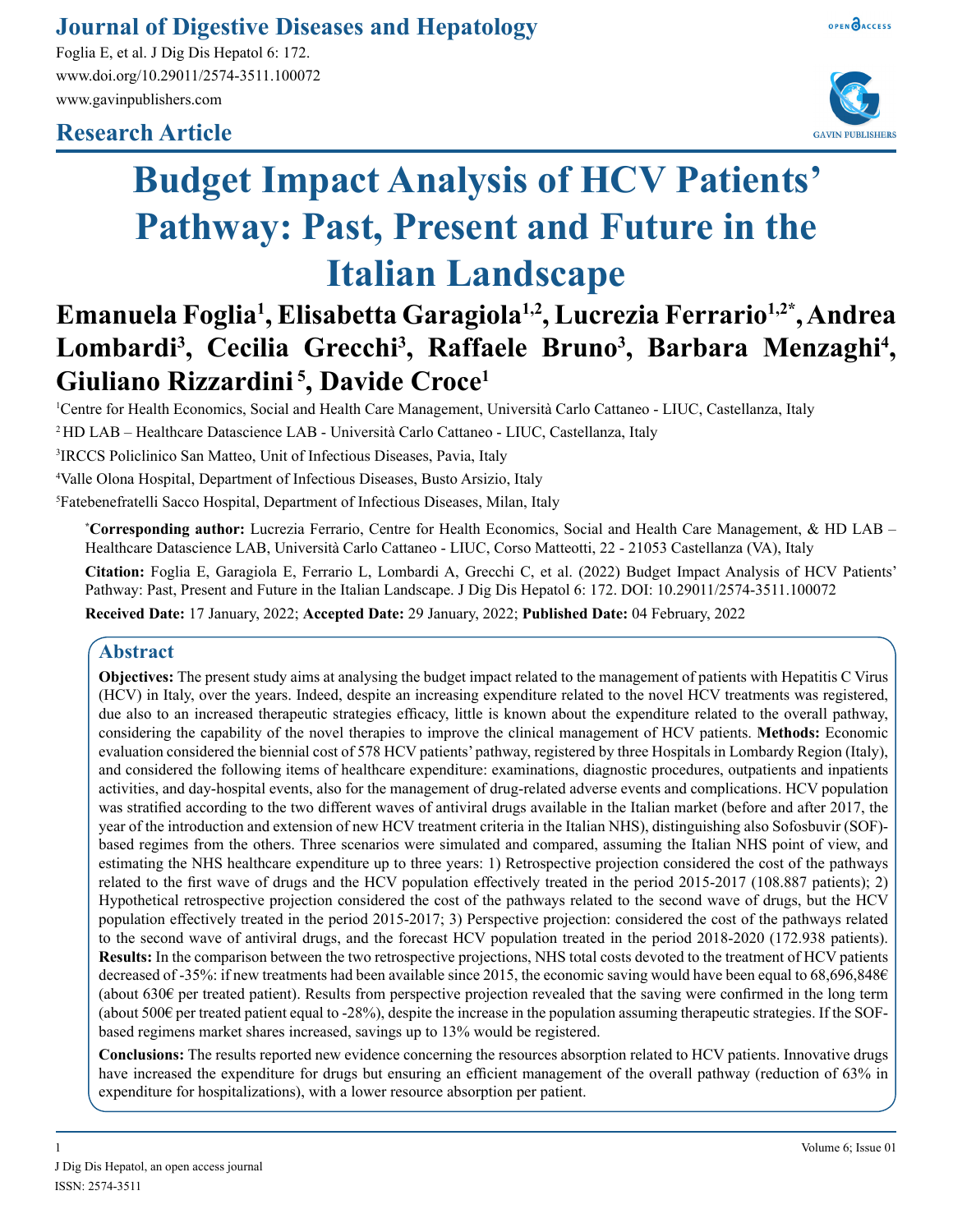**Keywords:** HCV infection; Economic burden; Italian setting; Economic resources' absorption; Clinical management

#### **Introduction**

Hepatitis C Virus (HCV) infection represents a global public health problem, affecting million people worldwide, spreading a silent epidemic. Over the last few years, the epidemiological profile of HCV infection has evolved worldwide, due to the introduction of more effective antiviral drugs devoted to the management of HCV pathology, thus changing the HCV nature, from a chronic disease leading to a fatal condition, to a temporary condition of illness, especially if treated in an early stage of the pathology.

The standard of care, up to 2011, was the "dual therapy" composed by Pegylated Interferon and Ribavirin; then, in 2011, the first generation of Direct-Acting Antivirals (DAAs), such as Boceprevir and Telaprevir, appeared in the market and increased the effectiveness of treatments.

Another important revolution in this therapeutic landscape was represented by new regimens made available in 2015: these treatments increased the rate of Sustained Virological Response (SVR) and allowed the increase of eligible patients to treat, avoiding safety issue related to Pegylated Interferon based treatment [1-3]. Indeed, the advent of Direct-Acting Antivirals (DAAs) has significantly improved the pathway of patients with chronic HCV infection [4,5], due to the ability of these drugs to achieve high rates of Sustained Virological Response (SVR). As a result, the screening, diagnosis, and treatment of HCV infection continue to evolve with the availability of more effective, though with more costly, treatments, and the cost of care continues to rise.

The emergence of pangenotypic regimens, also in the Italian market, reported new opportunities, due to a greater coverage of population and an omission of resource-intensive genotyping [6], from a clinical point of view, and due to the simplification of the procurement processes, from a managerial perspective.

Thus, the landscape of anti-HCV medications has rapidly evolved, with several more effective alternative technologies introduced in the market, worldwide: both clinicians and policy makers are addressing the issue of overall trade-off among investments, savings, and economic sustainability due to the introduction of HCV treatments in the general management of this disease [7].

Based on this consideration, an increasing expenditure related to the HCV treatments is registered, but little is known about the absorption of economic resources of the overall patient pathway, thus requiring an answer to the following policy question: *is the cost of HCV patients' management reduced, due to the increased efficacy of HCV novel therapies, in terms of general clinical management of the patients?*

Literature evidence available on the topic focuses the attention only on the cost-effectiveness and cost-sustainability nature of both the innovative therapeutic regimens [8-13], and the potential institution of massive screening programs devoted to HCV detection [14-18]. Apart from these studies, no specific analysis has estimated the different components of the clinical HCV patients' pathway, assuming the Italian National Healthcare System to define the impact of the innovative drugs in the overall improvement of the patients' management. Moreover, no accurate distinctions concerning the HCV patients' clinical management, based on the liver fibrosis or the presence of a concomitant HIV infection are available, thus validated health economics information is required for the development of institutional forecast and precise cost models. As a direct consequence, an informative gap has emerged concerning the management costs of HCV disease within National Healthcare Service-based countries. While HCV is a significant economic burden for healthcare providers, limited country-oriented evidence is available about the economic resources absorption related to the patients, useful for supporting healthcare systems in the definition of action plans and strategies devoted to HCV management.

Moving on from these premises, the present study aims at fully evaluate the budget impact of the resources absorption in HCV management deriving from real world evidence, focusing on the comparison of the economic pathway related to the introduction of more inclusive treatment criteria in the Italian setting, proving the existence of real and measurable benefits from an economic point of view.

#### **Materials and Methods**

A Budget Impact Analysis (BIA) was implemented to achieve the above-mentioned study objective, thus being the reference methods to estimate and predict economic and financial consequences referring to the adoption and diffusion of new technologies into a healthcare system with finite resources [19].

To build up the model, three phases were developed, as follows.

#### **Economic Evaluation of the HCV Clinical Pathway**

To create economic inputs for the BIA model, an economic evaluation was conducted to estimate the medical pathway for each treated patients' assuming a 24-month time horizon from the first administration of the antiviral. Real-life data related to 578 HCV patients' pathways were collected from three Infectious Disease Centres of Lombardy Region (Northern Italy), involved in the analysis: "Valle Olona" of Busto Arsizio, "Fatebenefratelli Sacco" of Milan Hospital and "Policlinico San Matteo" of Pavia Hospitals, during the years 2017-2018.

To estimate the HCV management costs, the following health expenditure items were investigated, assuming the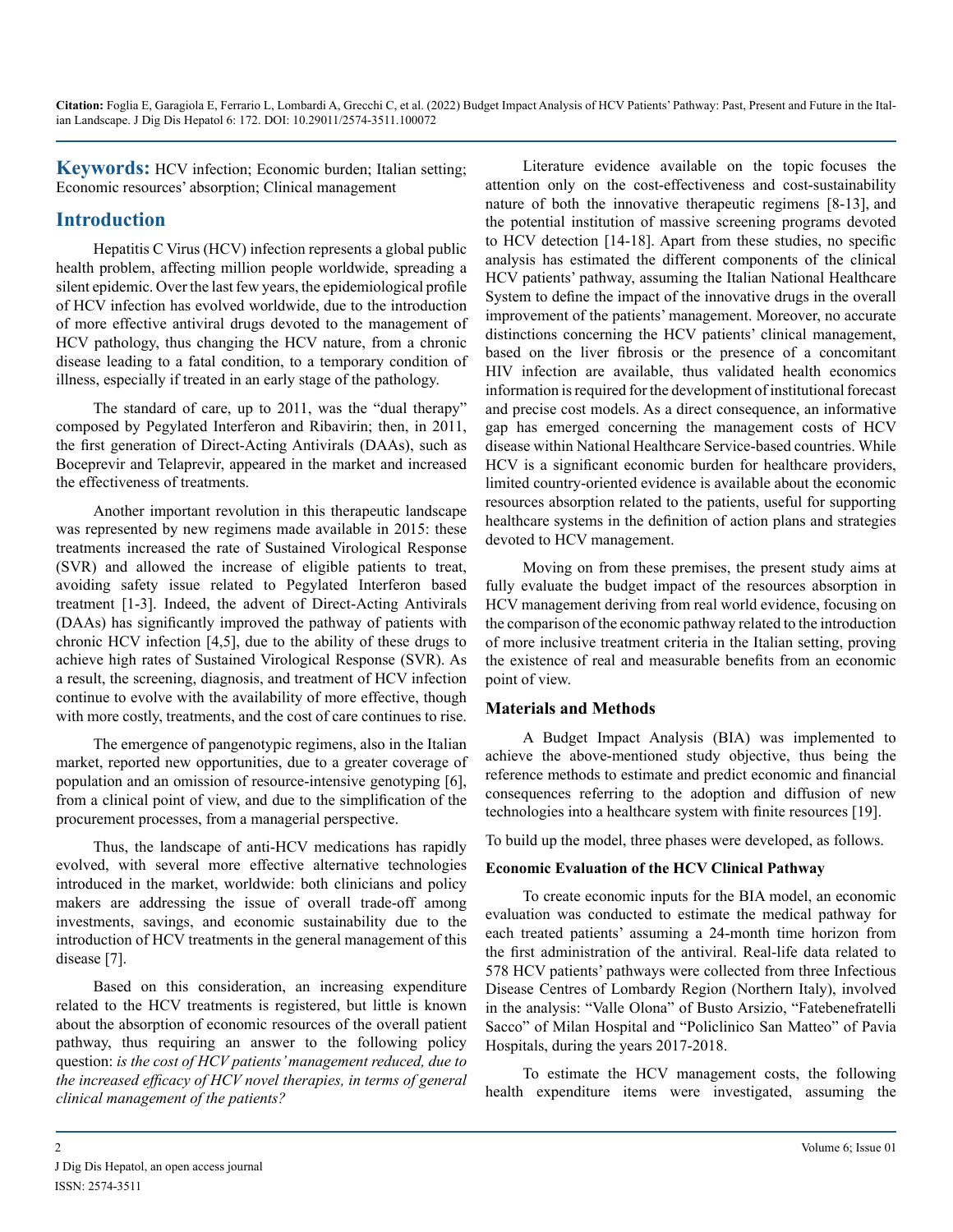NHS perspective: laboratory exams, diagnostic and specialist procedures, drugs directly purchased by the patients in accordance with a specialist prescription and an NHS co-payment (territorial drugs), and hospital admission. Economic information was evaluated in accordance with outpatient visits and examinations, hospital admission Reimbursement Tariffs, and the Italian NHS official drugs price list.

A clarification is needed here. Antiviral drugs costs were intentionally not included in this economic evaluation because, all over the world but especially in the Italian setting, the price of new drugs between the Italian Medicines Agency and industries, depended on many factors in the negotiation phase (i.e. target population, expected National Healthcare Service -NHSexpenditure, etc…) and it does not reflected the real amount of resources invested in the HCV patients care. Moreover, the Italian NHS has established a specific budget, with specific caps for "innovative drugs", and antiviral drugs were considered in this budget.

The results of the economic evaluation were stratified depending on the antiviral drugs assumed by HCV patients in this specific time point: i) before 2017 (e.g. Ledispavir/Sofosbuvir, Sofosbuvir+Daclatasvir/Simeprevir, Ombitasvir+Paritaprevir/ Ritonavir, Ombitasvir+Paritaprevir/Ritonavir + Dasabuvir , Simeprevir or Telaprevir with Peg Interferon, Peg Inteferone, with or without Ribavirine) and ii) after 2017 (e.g. Sofosbuvir/ Velpatasvir/Voxilaprevir, Sofosbuvir/Velpatasvir, Glecaprevir + Pibrentasvir, Elbasvir/Grazoprevir, with or without Ribavirin). The year 2017 represented indeed a new era in the Italian HCV landscape, because new HCV treatments' criteria were introduced, allowing innovative antiviral drugs to be used more broadly, as is happening today in 2022.

Moreover, pathways were distinguished in SOF (Sofosbuvir) based regimens and others therapeutic strategies.

**Definition of the population**: Data concerning treated population and drugs market shares were retrieved from the Italian Medicines Agency Registers, related to the administration of direct-acting antivirals (DAAs) and reported in Table 1. With regard to the degree of liver fibrosis, the following rates were assumed: 28.50% (F0–F1), 32.00% (F2), 18.10% (F3) and 21.40% (F4) [20].

| Year | Population<br>(active treatment) | <b>Market share</b><br><b>SOF-based regimens</b> | Market share<br>other regimens |
|------|----------------------------------|--------------------------------------------------|--------------------------------|
| 2015 | 30,560                           | 70.28%                                           | 29.72%                         |
| 2016 | 33,667                           | 75.04%                                           | 24.96%                         |
| 2017 | 44,660                           | 58.90%                                           | 41.10%                         |
| 2018 | 56,499                           | 37.40%                                           | 62.60%                         |
| 2019 | 57,638                           | 37.40%                                           | 62.60%                         |
| 2020 | 58,801                           | 37.40%                                           | 62.60%                         |

**Table 1:** Population and drugs market shares considered in the BIA Model.

#### **Budget Impact Analysis design**

After the definition of the costs related to each antiviral under assessment, the BIA was conducted assuming the Italian National Healthcare System point of view and hypothesizing the healthcare expenditure evolution up to three years. The BIA design was dependent on the development of the population entering the model, the economic evaluation related to the patients' pathways, and the following projections.

1. Retrospective projection, considering the HCV pathways' costs and drugs before 2017 and number of HCV population treated in the period 2015-2017 in the Italian landscape (108,887 patients).

2. Hypothetical retrospective projection, considering the HCV pathways' costs and drugs available after 2017, and number of HCV population treated in the period 2015-2017 (108,887 patients). This projection was clearly unrealistic, but useful to measure the potential impact of new HCV treatments' criteria in case they were introduced earlier.

3. Perspective projection, considering the HCV pathways' costs and drugs, before and after 2017, and the HCV population forecast treated in the period 2018-2020 (172,938 patients). Part of population related to 2019 and 2020 population were estimated, concerning the trend registered in the first six months of 2019, assuming a linear trend. Drug markets' shares related to 2019 and 2020 were validated by expert opinion.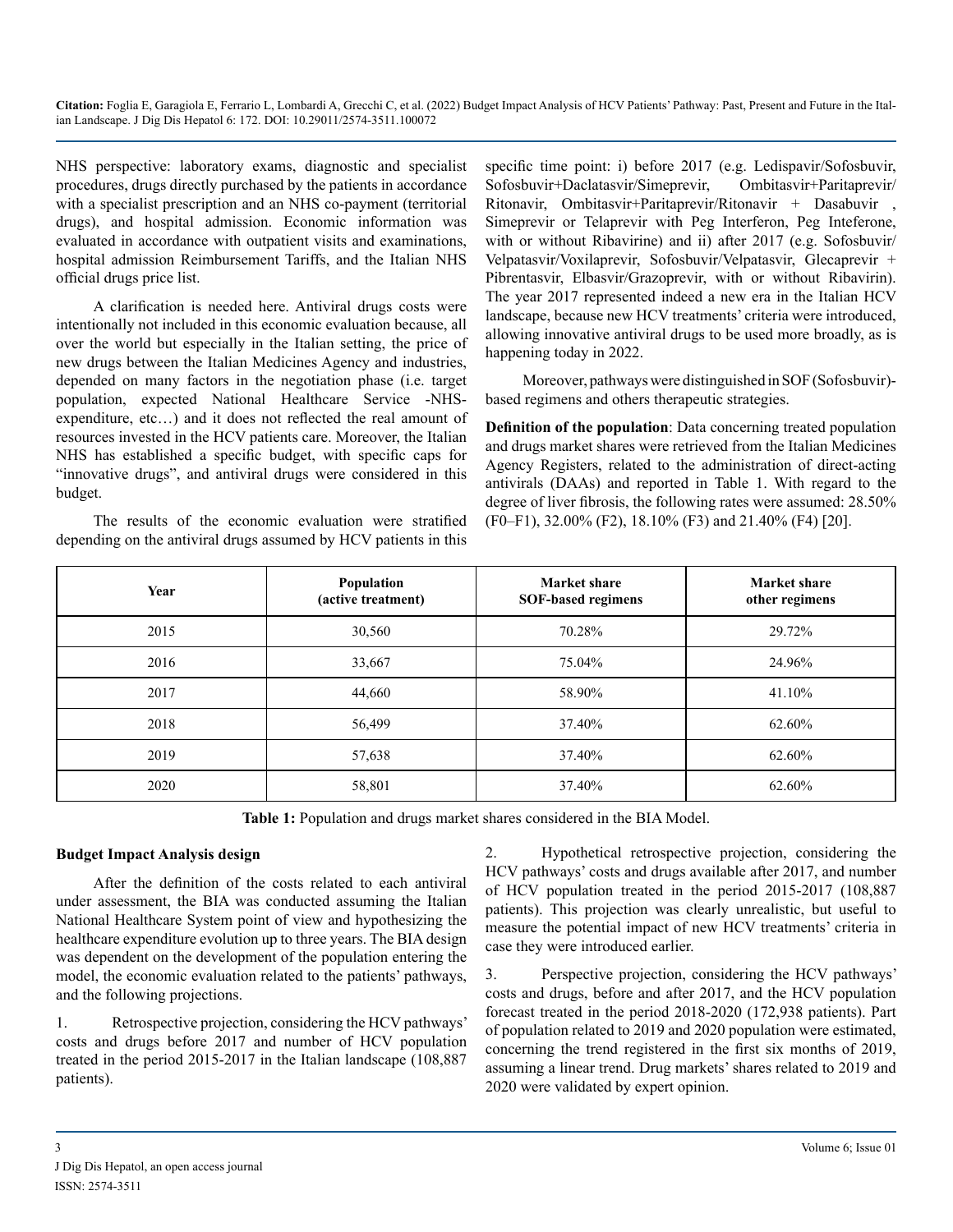#### **Scenario and Sensitivity Analysis**

In addition to the abovementioned projections, other different scenarios were simulated, to investigate if significant changes in the results should occur.

Three different changes in market shares were simulated:

- patients with degree of liver fibrosis equal to F0, F1, F2, F4 treated only with SOF-based regimens, while other patients (F3) treated both with SOF-based regimes and other strategies (considering the same market share of the Perspective projection);
- b) patients with degree of liver fibrosis equal to F0, F1, F2 treated only with SOF-based regimens, while other patients (F3 and F4), treated both with SOF-based regimes and other therapeutic strategies (considering the same market share of the Perspective projection);
- c) all population treated only with SOF-based regimens.

#### **Results**

Table 2 showed the average annual total cost of HCV patient pathway (considering the year of the treatment), stratified on degree of liver fibrosis and distinguished in SOF-based and other regimens before and after 2017, accordingly with the new HCV treatment criteria.

| <b>Total Cost Per Patient</b>  | <b>F0+F1</b> | F2       | F <sub>3</sub> | F4       | p-value |
|--------------------------------|--------------|----------|----------------|----------|---------|
| SOF-based regimens after 2017  | € 546.66     | € 527.87 | € 883.49       | € 913.23 | 0.001   |
| SOF-based regimens before 2017 | € 4,062.85   | € 625.62 | € 1,077.03     | € 998.64 | 0.001   |
| OTHER regimens after 2017      | € 892.44     | € 932.81 | € 608.73       | € 936.64 | 0.031   |
| OTHER regimens before 2017     | € 4,318.66   | € 947.98 | € 833.87       | €944.97  | 0.700   |

Table 2: Average total cost of HCV patient pathway, before and after 2017.

In general, the average total costs, associated with the most recent treatments (after 2017), presented a lower consumption of resources, especially for F0+F1 patients. In particular, F2 patients, treated with SOF-based regimens after 2017, reported the lowest costs  $(\text{\textsterling} 527.87, \text{p-value} = 0.001).$ 

The average total cost of the HCV patients' pathway considering the follow-up phase (i.e. the 12 months after the first antiviral treatment) amounted to  $\epsilon$  477.05 for SOF-based regimens, and  $\epsilon$  534.13 for other regimens. No differences were observed related to the degree of liver fibrosis.

Considering the retrospective projection (Table 3), the expenditure for the treated HCV population from 2015 to 2017 was equal to  $\epsilon$  196 million. Considering the hypothetical retrospective projection, if new treatments had been introduced from 2015, the economic savings would have been more than  $\epsilon$  68 million: this implied a saving of 630 $\epsilon$  per diagnosed and treated patient, equal to a cost reduction of 35%.

|                                                              | Retrospective projection | Hypothetical retrospective projection | Delta             | Delta %    |
|--------------------------------------------------------------|--------------------------|---------------------------------------|-------------------|------------|
| <b>Total costs-Year 2015</b><br>[30,560 active treatments]   | € 55,087,446.62          | € 22,448,610.27                       | $-632,638,836.35$ | $-59.25%$  |
| <b>Total costs-Year 2016</b><br>[33,667 active treatments]   | € 75,591,771.49          | € 39,533,759.74                       | $-636,058,011.75$ | $-47.70\%$ |
| <b>Total costs-Year 2017</b><br>[44,660 active treatments]   | € 65,375,392.21          | € 65,375,392.21                       | $\epsilon$ 0.00   | $0.00\%$   |
| Total costs-from 2015 to 2017<br>[108,887 active treatments] | € 196,054,610.32         | € 127,357,762.22                      | $-68,696,848.10$  | $-35.04\%$ |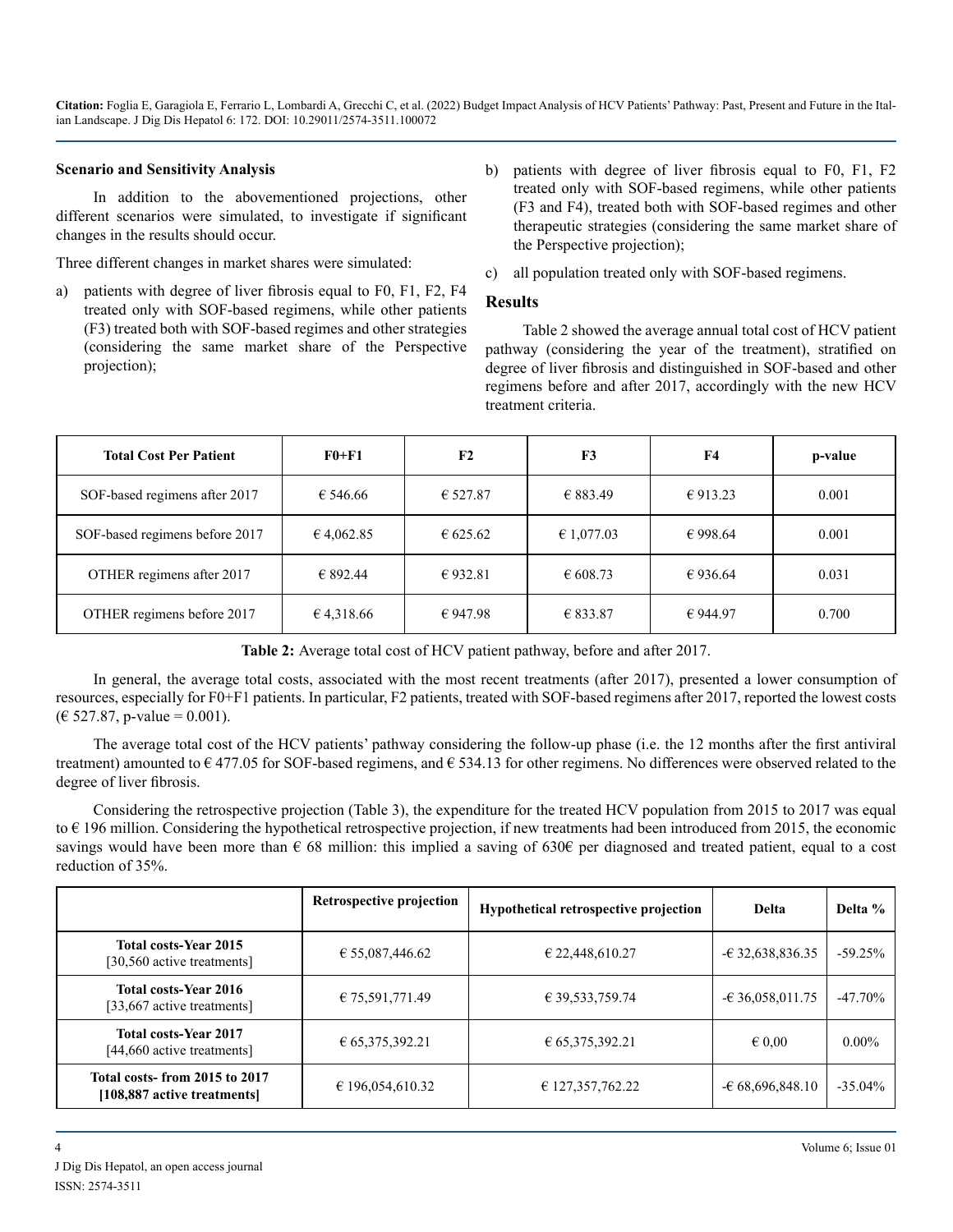| Mean total costs per patient-from<br>2015 to 2017 | 1.800.53 | 1.169.63 | 630.90 | $-35.04\%$ |
|---------------------------------------------------|----------|----------|--------|------------|
|---------------------------------------------------|----------|----------|--------|------------|

**Table 3:** Total costs of HCV patients' pathways, from 2015 to 2017- Comparison between retrospective projection and hypothetical retrospective projection.

Analysing the perspective projection, the total costs from 2018 to 2020 were equal to  $\epsilon$  225 million. In comparison with the previous projections, the global expenditure was increased due to a growth in the treated population, in the 2018-2020 period (+64,051 patients, +59%), but less than proportionally.

Indeed, the mean total costs per patient were equal to  $\epsilon$  1,300: comparing this value with the retrospective projection, a saving of  $\epsilon$ 500 (-28%) was registered (Table 4). Table 5 showed the results of the scenario analyses: three different changes in market shares of the Perspective projection were performed. Increasing the use of SOF-based regimes, further savings could be observed (up to  $-30$  million euros, -13.44%, when patients with the degree of liver fibrosis F0+F1, F2, F4 were treated only with SOF-based regimes).

|                                                              | <b>Perspective projection</b> |
|--------------------------------------------------------------|-------------------------------|
| <b>Total costs-Year 2018</b><br>[56,499 active treatments]   | € 44,909,446.65               |
| <b>Total costs-Year 2019</b><br>[57,638 active treatments]   | € 74,786,827.28               |
| <b>Total costs-Year 2020</b><br>[58,801 active treatments]   | € 105,266,722.53              |
| Total costs from 2018 to 2020<br>[172,938 active treatments] | € 224,962,996.46              |
| Mean total costs per patient-from 2018 to 2020               | €1,300.83                     |
| Savings per patient, compared with retrospective projection  | $-6499.70$<br>$-27.87%$       |

**Table 4:** Total costs of HCV patients' pathway from 2018 to 2020- Perspective projection.

|                                                              | Perspective projection<br>Degree of liver fibrosis F0+F1, F2, F4<br>treated only with SOF-based regimes | <b>Perspective projection</b><br>Degree of liver fibrosis F0+F1, F2,<br>treated only with SOF-based regimes | Perspective projection<br>All degree of liver<br>fibrosis stages treated<br>only with SOF-based<br>regimes |
|--------------------------------------------------------------|---------------------------------------------------------------------------------------------------------|-------------------------------------------------------------------------------------------------------------|------------------------------------------------------------------------------------------------------------|
| <b>Total costs - Year 2018</b><br>[56,499 active treatments] | € 36,663,754.79                                                                                         | € 36,840,920.39                                                                                             | € 38,422,685.81                                                                                            |
| Total costs - Year 2019<br>[57,638 active treatments]        | € 64,721,178.68                                                                                         | € 65,334,012.07                                                                                             | $\epsilon$ 66,150,117.19                                                                                   |
| <b>Total costs - Year 2020</b><br>[58,801 active treatments] | € 93,344,415.51                                                                                         | € 94,401,702.47                                                                                             | € 94,436,706.80                                                                                            |
| Total costs from 2018 to 2020<br>[172,938 active treatments] | € 194,729,348.98                                                                                        | € 196,576,634.92                                                                                            | € 199,009,509.80                                                                                           |
| Savings, compared with<br><b>Perspective projection</b>      | $-630,233,647.48$                                                                                       | $-628,386,361.54$                                                                                           | $-625.953.486.66$                                                                                          |
| Mean total costs per patient-<br>from 2018 to 2020           | € 1,126.01                                                                                              | € 1,136.69                                                                                                  | € 1,150.76                                                                                                 |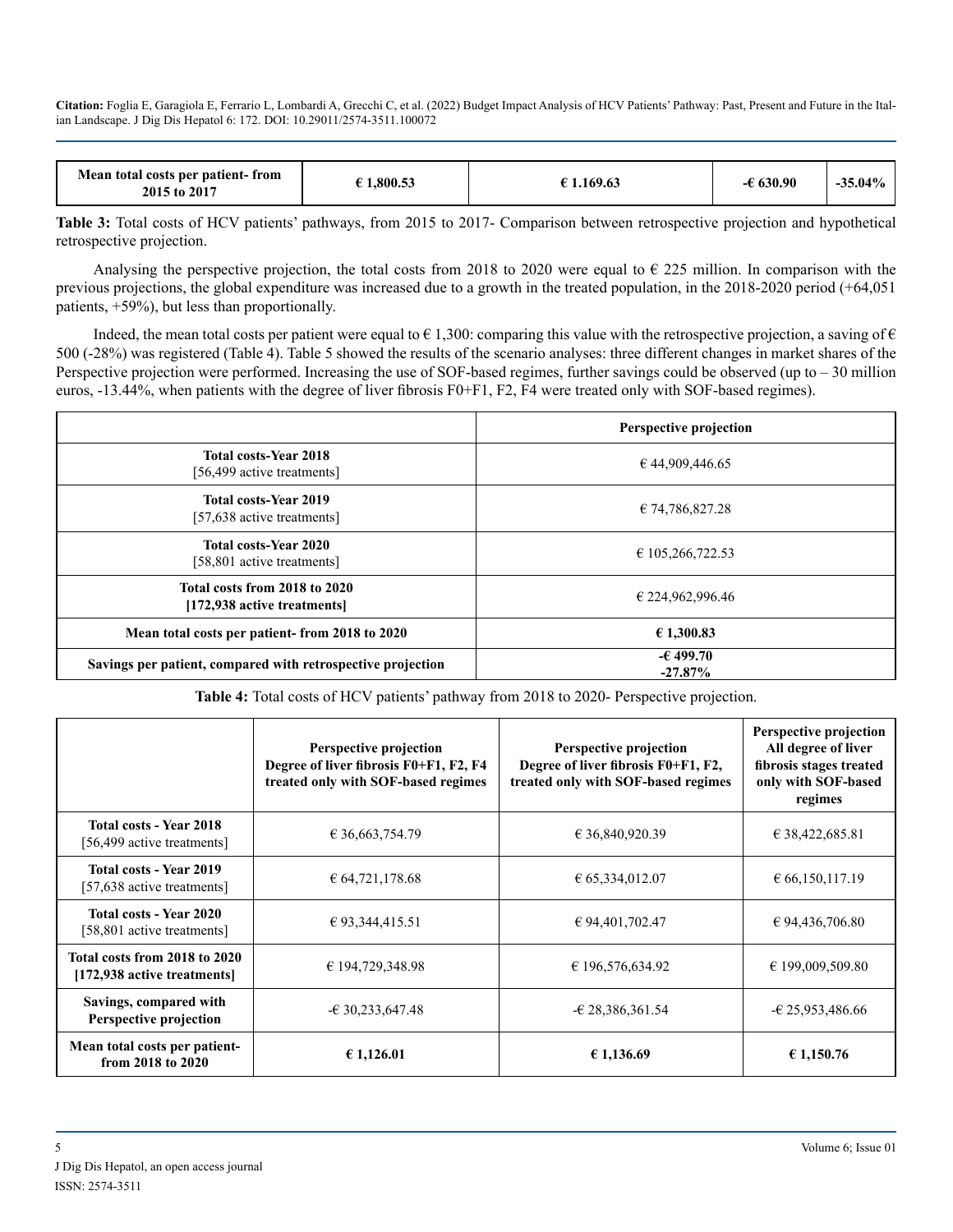| Savings per patient,<br>compared with Perspective<br>projection | $-6174.82$<br>$-13.44\%$ | $-6164.14$<br>$-12.62\%$ | $-6150.07$<br>$-11.54\%$ |
|-----------------------------------------------------------------|--------------------------|--------------------------|--------------------------|
|-----------------------------------------------------------------|--------------------------|--------------------------|--------------------------|

**Table 5:** Comparison between Scenarios *post* criteria enlargement.

#### **Conclusions**

Like other developed countries, Italy has agreed to meet the World Health Organization targets to reduce new cases of HCV infection by 90% and to treat 80% of eligible cases by 2030 [21]. The results of the present study represent an original contribution to the HCV literature stream, being something, that literature has not yet investigated thoroughly concerning "real-life" economic resources absorption for the annual HCV management, independently from the antiviral therapy administered to patients.

Indeed, in a general context of limited economic resources, dynamic changing alternatives for HCV treatment, and approaches to the reimbursement tariffs, a better understanding of HCV costs associated to the pathways and economic forecast can support the management of HCV patients, in the development of treatment strategies in the light of the emergence of several new and potent anti-HCV therapies. This is particularly important in the current era, where estimations have revealed that delaying treatment with DAAs due to the COVID-19 pandemic could determine over 500 deaths from HCV-related liver disease after five years [22].

In general terms, results showed that an economic sustainability for NHS could be achieved: the introduction of a specific budget for "innovative drugs" (as antiviral therapies), and new criteria for treatment eligibility, have increased the number of treated patients and consequently the global expenditure, but reducing the cost per patient thank to an efficient management of HCV patients, due to prescription and use of novel treatments (after 2017). Specifically, the cost of DAAs administered to patients in 2015-2016 was higher than that administered to patients in 2017-2019, suggesting that the return on investment decreased over time was also because of the decreasing price of treatment, and the optimisation of the HCV clinical management, thus being consistent to scientific evidence available on the topic [23].

Secondly, the projections suggested that, if new treatments had been available since 2015, the economic saving would have been equal to 630€ per patient. Results from perspective projection revealed that the savings are confirmed in the long run (about 500 $\epsilon$  per patient, equal to a reduction of 28%), despite the number of patients treated growth. In case of SOF-based regimens usage increase, additional 13% of savings for the NHS would be registered.

The above economic saving should thus be reinvested in preventions activities, through the institution of mass screening activities devoted to HCV eradications, as has happened in other European Countries, such as France, Great Britain, and the United Kingdom [18], and as suggested by Italian colleagues (XXX) [24,25].

Moreover, since 2017 the increase in drugs expenditure was offset by a lower resources' absorption per patient, assuring an efficient management of the overall HCV pathway (i.e. reduction of 63% in hospitalizations expenses). Thus, the present results should represent the baseline cost related to the overall HCV clinical managements, without considering the antiviral drug costs. The inclusion of such item of healthcare expenditure is critical, given the current company-hospital agreement that may expire in 2-3 years, requiring a new renegotiation. Within this specific setting, the estimation of the cost of illness is thus important for priority setting and forecasting activities [26], thus being useful for the achievement of the above-mentioned WHO objective related to HCV eradication.

Despite the relevance of the topic, the economic analysis revealed an important limitation, given the fact that long-term clinical outcomes have not been included in the evaluation of the clinical pathway. If the reduced occurrence rates of HCV-related liver disease would be included, the economic saving would become greater, as demonstrated in scientific evidence available on the topic [23].

In conclusions, the results obtained in the present study could help decision makers in the management and monitoring of the factors influencing the economic optimisation of the overall HCV pathways, and not limited to antiviral drugs costs to a correct planning [27,28].

#### **References**

- **1.** [Colombo M \(2015\) Interferon-free therapy for hepatitis C: the hurdles](https://pubmed.ncbi.nlm.nih.gov/25937625/)  [amid a golden era. Dig Liver Dis 47: 727-733.](https://pubmed.ncbi.nlm.nih.gov/25937625/)
- **2.** [Alberti A, Piovesan S \(2014\) The evolution of the therapeutic strategy](https://pubmed.ncbi.nlm.nih.gov/25458777/)  [in hepatitis C: features of sofosbuvir and indications. Dig Liver Dis 46:](https://pubmed.ncbi.nlm.nih.gov/25458777/)  [S174-S178.](https://pubmed.ncbi.nlm.nih.gov/25458777/)
- **3.** [Ioannou GN, Feld JJ \(2019\) What Are the Benefits of a Sustained](https://pubmed.ncbi.nlm.nih.gov/30367836/)  [Virologic Response to Direct-Acting Antiviral Therapy for Hepatitis C](https://pubmed.ncbi.nlm.nih.gov/30367836/) [Virus Infection? Gastroenterology 156: 446-460.](https://pubmed.ncbi.nlm.nih.gov/30367836/)
- **4.** [Shah H, Bilodeau M, Burak KW, Cooper C, Klein M, et al. \(2018\)](https://www.cmaj.ca/content/190/22/e677)  [The management of chronic hepatitis C: 2018 guideline update](https://www.cmaj.ca/content/190/22/e677)  [from the Canadian Association for the Study of the Liver. CMAJ 190:](https://www.cmaj.ca/content/190/22/e677)  [E677-E687.](https://www.cmaj.ca/content/190/22/e677)
- **5.** [Fabrizi F, Cerutti R, Porata G, Messa P, Ridruejo E \(2019\) Direct-](https://pubmed.ncbi.nlm.nih.gov/31590268/)[Acting Antiviral Agents for HCV-Associated Glomerular Disease and](https://pubmed.ncbi.nlm.nih.gov/31590268/)  [the Current Evidence. Pathogens 8: 176.](https://pubmed.ncbi.nlm.nih.gov/31590268/)